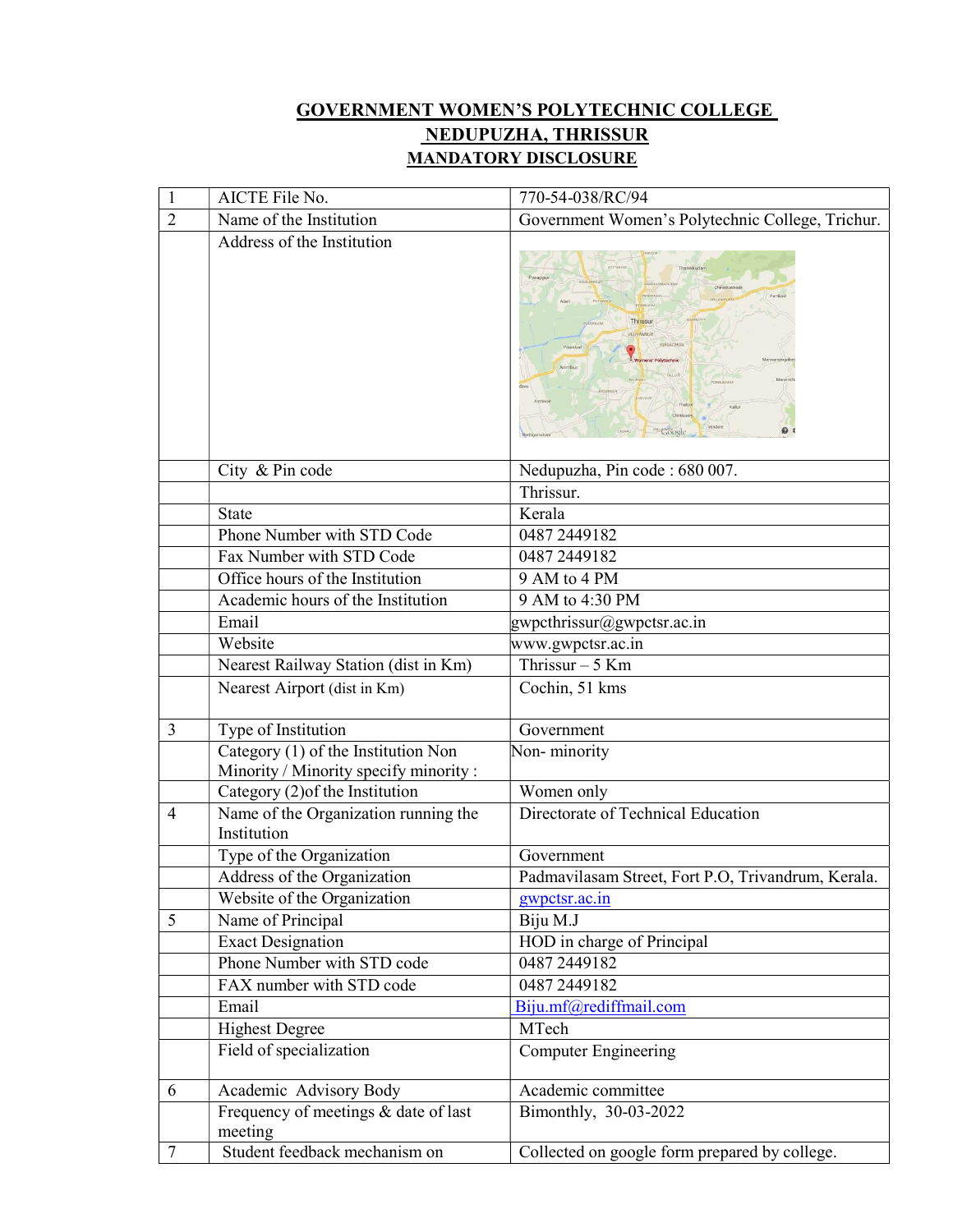|    | Institutional Governance/faculty                                 | Collected and stored by respective Heads of                                                   |  |  |  |  |  |
|----|------------------------------------------------------------------|-----------------------------------------------------------------------------------------------|--|--|--|--|--|
|    | performance                                                      | Department                                                                                    |  |  |  |  |  |
|    |                                                                  |                                                                                               |  |  |  |  |  |
| 8  | Grievance redressal mechanism for<br>faculty, staff and students | Grievance Cell                                                                                |  |  |  |  |  |
| 9  | Name of the Department                                           | Department of Commercial Practice, Department of                                              |  |  |  |  |  |
|    |                                                                  | Computer Engineering, Department of Electronics                                               |  |  |  |  |  |
|    |                                                                  | Engineering & Department of Civil Engineering                                                 |  |  |  |  |  |
|    | Course                                                           | Diploma in Commercial Practice, Diploma in                                                    |  |  |  |  |  |
|    |                                                                  | Computer Engineering, Diploma in Electronics<br>Engineering, Diploma in CivilEngineering      |  |  |  |  |  |
|    | Level                                                            | Diploma                                                                                       |  |  |  |  |  |
|    |                                                                  |                                                                                               |  |  |  |  |  |
|    | 1st Year of approval by the Council                              | 2009                                                                                          |  |  |  |  |  |
|    | Year wise Sanctioned Intake                                      | CAY<br>CAY<br>$CAY-1$                                                                         |  |  |  |  |  |
|    |                                                                  | 2021-22<br>2020-21<br>2019-20                                                                 |  |  |  |  |  |
|    |                                                                  |                                                                                               |  |  |  |  |  |
|    | <b>Electronics Engineering</b>                                   | 60<br>60<br>60                                                                                |  |  |  |  |  |
|    | <b>Computer Engineering</b><br>Commercial Practice               | 60<br>60<br>60                                                                                |  |  |  |  |  |
|    |                                                                  | 60<br>60<br>60                                                                                |  |  |  |  |  |
|    | Civil engineering<br>Year wise Actual Admissions                 | 60<br>209<br>177<br>186                                                                       |  |  |  |  |  |
|    | Cut off marks - General Quota                                    |                                                                                               |  |  |  |  |  |
|    | <b>Electronics Engineering</b>                                   |                                                                                               |  |  |  |  |  |
|    | Computer Engineering                                             | 72264<br>74460<br>71576                                                                       |  |  |  |  |  |
|    | <b>Commercial Practice</b>                                       | 66990<br>64192<br>59912                                                                       |  |  |  |  |  |
|    |                                                                  | 76133.5<br>57869<br>38677<br><b>CT</b><br>$\mathbf{EL}$<br>CP                                 |  |  |  |  |  |
|    | % Students passed with Distinction                               | $8\,$<br>10<br>6                                                                              |  |  |  |  |  |
|    | % Students passed with First Class                               | 32<br>29<br>35                                                                                |  |  |  |  |  |
|    | <b>Students Placed</b>                                           | CAY<br>$CAY-1$<br>$CAY-2$                                                                     |  |  |  |  |  |
|    |                                                                  | 2021-22<br>2020-21<br>2019-20                                                                 |  |  |  |  |  |
|    | <b>Electronics Engineering</b>                                   | 8<br>19<br>11                                                                                 |  |  |  |  |  |
|    | <b>Computer Engineering</b>                                      | $\overline{4}$<br>6<br>8                                                                      |  |  |  |  |  |
|    | <b>Commercial Practice</b>                                       | 35<br>40<br>40                                                                                |  |  |  |  |  |
|    | Average Pay package, Rs./Year                                    | 1 lakh/year<br>1 lakh/year<br>1 lakh/year                                                     |  |  |  |  |  |
|    | Students opted for Higher Studies                                |                                                                                               |  |  |  |  |  |
|    | <b>Electronics Engineering</b>                                   | $\overline{4}$<br>5<br>6                                                                      |  |  |  |  |  |
|    | <b>Computer Engineering</b>                                      | 9<br>5<br>7                                                                                   |  |  |  |  |  |
|    | <b>Commercial Practice</b>                                       | 8<br>7<br>9                                                                                   |  |  |  |  |  |
|    | <b>Doctoral Courses</b>                                          | No                                                                                            |  |  |  |  |  |
|    | Distinguished Alumni                                             | 51                                                                                            |  |  |  |  |  |
| 10 | Name of Teaching Staff                                           | Details are available in (Annexure II)<br>http://www.gwpctsr.ac.in/faculties-staff-directory/ |  |  |  |  |  |
|    | <b>Consultancy Activities</b>                                    |                                                                                               |  |  |  |  |  |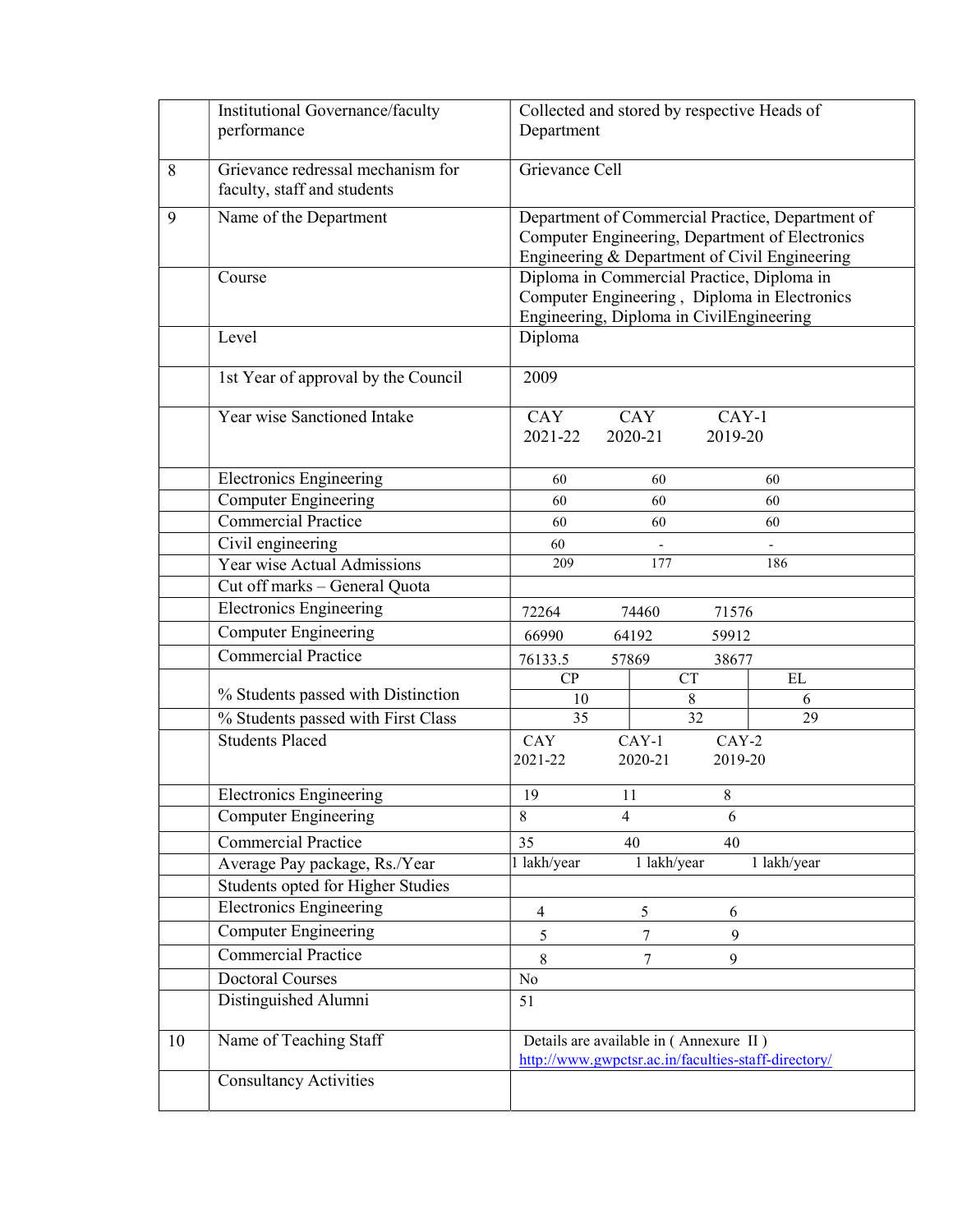| 11 | Admission quota                       | GEN, EZ, SC, ST, LA, DV, VK, KN, BH, IT, VH, FE. FP, FC                                                              |  |  |  |  |  |
|----|---------------------------------------|----------------------------------------------------------------------------------------------------------------------|--|--|--|--|--|
|    | Entrance test / admission criteria    | Statewise Rank list based on SSLC/CBSE/ICSE<br>(Marks for Mathematics, Physics & Chemistry)<br>www.polyadmission.org |  |  |  |  |  |
|    | Cut off / last candidate admitted     | $CAY-2$<br>CAY<br>$CAY-1$<br>Details are given in annexure 1.                                                        |  |  |  |  |  |
|    | Fees in rupees                        | <b>CAY</b><br>$CAY-1$<br>$CAY-2$                                                                                     |  |  |  |  |  |
|    | <b>Admission Fee</b>                  | 220<br>210<br>200                                                                                                    |  |  |  |  |  |
|    | <b>Tution Fee</b>                     | 830<br>790<br>750                                                                                                    |  |  |  |  |  |
|    | Special Fees Revenue                  | 780<br>740<br>700                                                                                                    |  |  |  |  |  |
|    | <b>Special Fees PD</b>                | 600<br>600<br>600                                                                                                    |  |  |  |  |  |
|    | <b>Students Amenity</b>               | 350<br>350<br>350                                                                                                    |  |  |  |  |  |
|    | <b>Caution Deposit</b>                | 1000<br>500<br>500                                                                                                   |  |  |  |  |  |
|    | <b>TOTAL</b>                          | 3780<br>3190<br>3100                                                                                                 |  |  |  |  |  |
|    | Number of Fee Waivers offered         | $CAY-1$<br>$CAY-2$<br><b>CAY</b><br>3<br>3<br>3                                                                      |  |  |  |  |  |
|    | <b>Fees for 2016-17</b>               | <b>Fees for 2017-18</b>                                                                                              |  |  |  |  |  |
|    | 200<br><b>Admission Fee</b>           | Admission Fee<br>200                                                                                                 |  |  |  |  |  |
|    | 750<br><b>Tution Fee</b>              | Tution Fee<br>750                                                                                                    |  |  |  |  |  |
|    | 700<br>Special fee Revenue            | 700<br>Special fee Revenue                                                                                           |  |  |  |  |  |
|    | 600<br>Special Fee PD                 | Special Fee PD<br>600                                                                                                |  |  |  |  |  |
|    | 350<br><b>Students Amenity</b>        | <b>Students Amenity</b><br>350                                                                                       |  |  |  |  |  |
|    | 500<br><b>Caution Deposit</b><br>3100 | <b>Caution Deposit</b><br>500                                                                                        |  |  |  |  |  |
|    | Total                                 | 3100<br>Total                                                                                                        |  |  |  |  |  |
|    | <b>Admission Calendar</b>             | www.polyadmission.org                                                                                                |  |  |  |  |  |
|    | PIO quota                             | Yes/No                                                                                                               |  |  |  |  |  |
| 12 | Infrastructural information           |                                                                                                                      |  |  |  |  |  |
|    | Classroom/Tutorial Room facilities    | 12 classrooms, two tutorial rooms one drawing hall                                                                   |  |  |  |  |  |
|    | Laboratory details                    | Computer Lab -5 Nos                                                                                                  |  |  |  |  |  |
|    |                                       | Electronics Lab-5 Nos                                                                                                |  |  |  |  |  |
|    |                                       | English & Malayalam Typewriting Hall                                                                                 |  |  |  |  |  |
|    |                                       | Science Lab                                                                                                          |  |  |  |  |  |
|    |                                       | Workshops/Drawing Hall-1 No                                                                                          |  |  |  |  |  |
|    |                                       | General Workshop - 1 No                                                                                              |  |  |  |  |  |
|    |                                       | Language Lab - 1 No                                                                                                  |  |  |  |  |  |
|    |                                       | <b>Engineering Mechanics Lab</b>                                                                                     |  |  |  |  |  |
|    |                                       | Surveying Lab                                                                                                        |  |  |  |  |  |
|    | <b>Computer Centre facilities</b>     | Computer Centre and Internet Lab with 50 computer                                                                    |  |  |  |  |  |
|    | Library facilities                    | 326 Sq m. More than 14862 books                                                                                      |  |  |  |  |  |
|    | Auditorium/Seminar Halls/Amphi Photo  | Auditorium $-1$ Nos<br>Seminar Hall $-2$ Nos                                                                         |  |  |  |  |  |
|    | Cafeteria                             | Yes                                                                                                                  |  |  |  |  |  |
|    | Indoor Sports facilities              | Table Tennis, Chess, Caroms                                                                                          |  |  |  |  |  |
|    | <b>Outdoor Sports facilities</b>      | Shuttle Badminton, Ball Badminton                                                                                    |  |  |  |  |  |
|    | Gymnasium facilities                  | Spin Bike, Stepper Rowing, Stepper Standing, Lat                                                                     |  |  |  |  |  |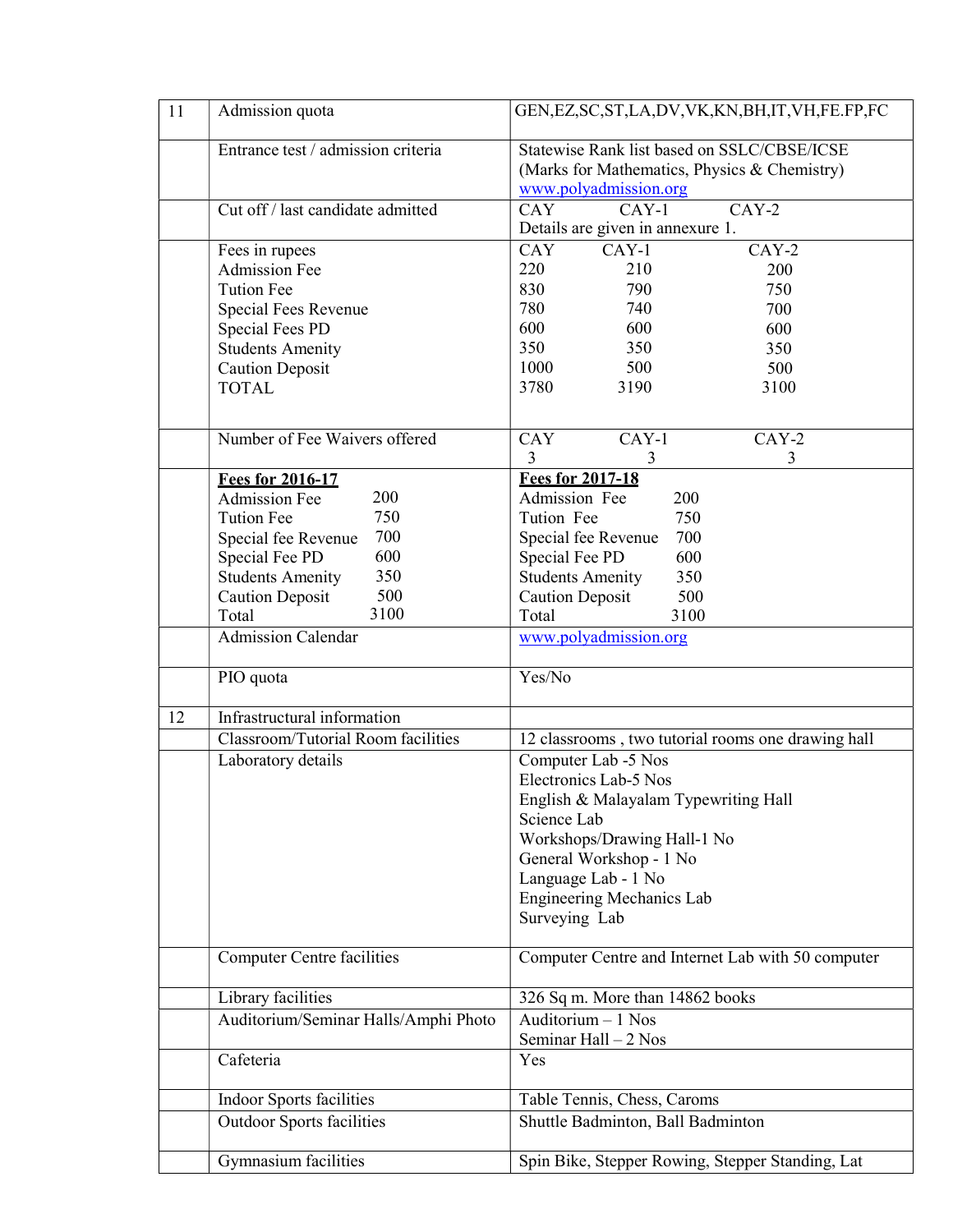|    |                                      | Pull Down, Peckdeck butterfly, Orbitre, Pushup<br>Stand, Gym Ball, AB King, Twister with Seating<br>Standing, XLT 10 Cruiser Treadmill.                                          |
|----|--------------------------------------|----------------------------------------------------------------------------------------------------------------------------------------------------------------------------------|
|    | Any other facilities                 |                                                                                                                                                                                  |
| 13 | <b>Boys Hostel</b>                   | N.A                                                                                                                                                                              |
|    | Girls Hostel                         | Existing, 100 students                                                                                                                                                           |
|    | Medical & other Facilities at Hostel | Yes                                                                                                                                                                              |
| 14 | <b>Academic Sessions</b>             |                                                                                                                                                                                  |
|    | Examination system, Year / Sem       | Semester System.<br><b>Examination Conducted by JCTE</b><br>www.sbte.kerala.gov.in<br>Odd Semester - Oct - Nov<br>Even Semester - Mar-Apr                                        |
|    | Period of declaration of results     | Dec, May                                                                                                                                                                         |
| 15 | Counseling / Mentoring               | Counseling<br>Convener : Thressiama NJ                                                                                                                                           |
|    | <b>Career Counseling</b>             | Career Guidance & Placement Cell<br>Coordinator - Gowrimol D                                                                                                                     |
|    | Medical facilities                   | First Aid<br>PHC situated 150 m away from campus                                                                                                                                 |
| 16 | <b>Students Activity Body</b>        | <b>Students Union</b><br>Union Chairperson<br>Union Advisor : Sunil Kumar, HOD in<br><b>Commercial Practice</b><br>Smt. Shailaja T V, Demonstrator in Electronics<br>Engineering |
|    | Cultural activities                  | Arts Club & other activities<br>Arts Club Secretary<br>Sri.Unnikrishnan K S, Workshop Inst                                                                                       |
|    | Sports activities                    | College Sports & Inter Polytechnic Sports.<br>Physical Instructor: Shukkoor Chenakkadan                                                                                          |
|    | Literary activities                  | Debate Club<br>Convenor: Smt.Shereena P K, Senior Instructor<br>in Commercial Practice                                                                                           |
|    | Technical activities / Tech Fest     | Department associations arranged technical<br>talks                                                                                                                              |
|    | Alumni activities                    | Study classes, Awards,<br>Scholarships, Contributions, and<br>Organic farming.                                                                                                   |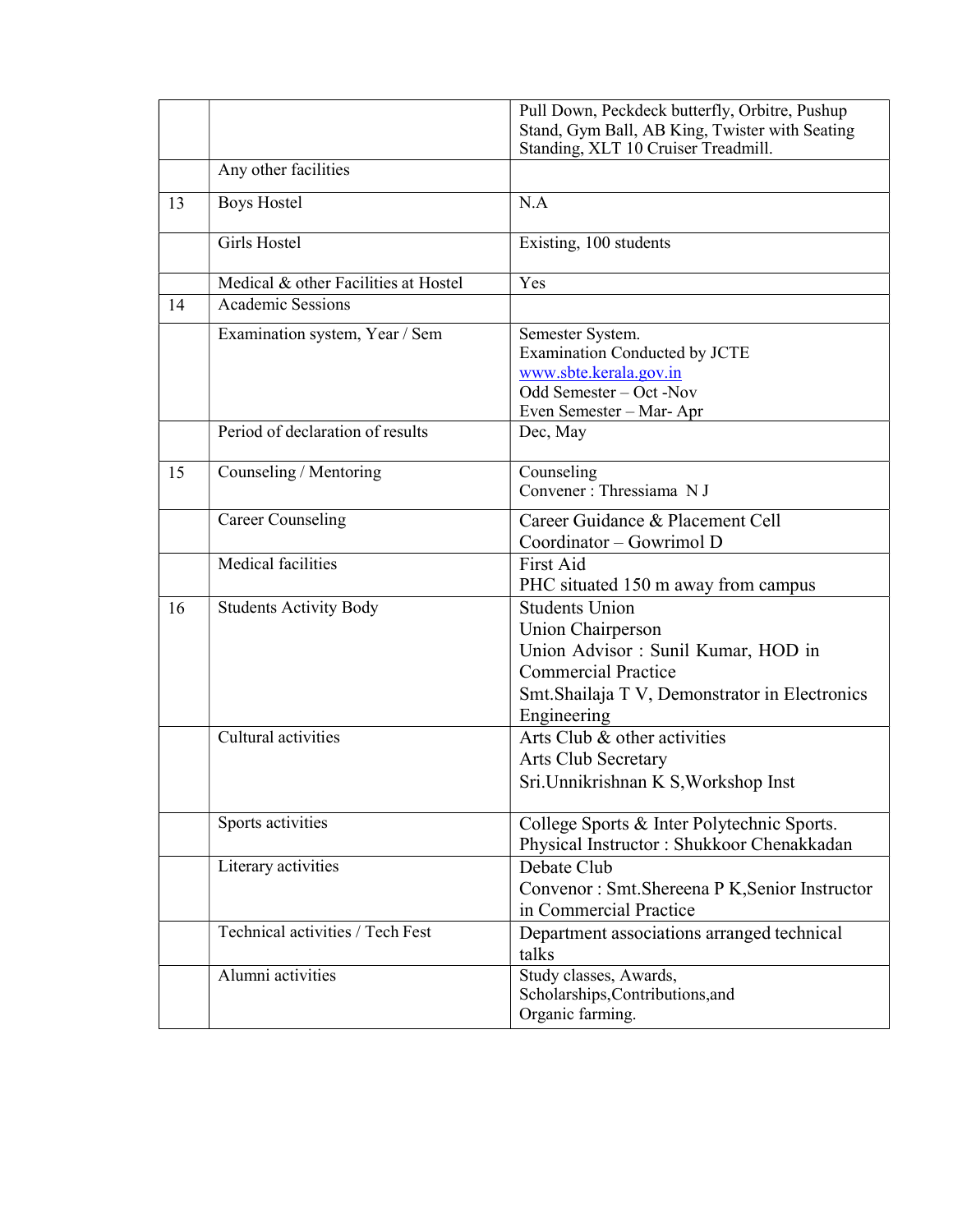| 17           | Name of the Information Officer for RTI | Jayaprakash A                             |
|--------------|-----------------------------------------|-------------------------------------------|
|              | Designation                             | HOS in General Department                 |
|              | Phone number with STD code              | 0487 2449 182                             |
|              | Fax Number with STD code                | 0487 2449182                              |
|              | Email                                   | jaypeejee@gmail.com                       |
| $ 18\rangle$ | <b>NBA</b> Accreditation Status         |                                           |
|              | Programmes / Courses Accredited         | Computer Engineering (2019-2022, 3 years) |

\*CAY - Current Academic Year (2021-22), CAY -1 (2020-21), CAY -2 ( 2019-20)

| <b>QUOTA</b> | <b>DCP</b> |         |         | <b>COMPUTER</b> |         | <b>ELECTRONICS</b> |         |             | <b>CIVIL</b> |         |
|--------------|------------|---------|---------|-----------------|---------|--------------------|---------|-------------|--------------|---------|
|              | 2021-22    | 2020-21 | 2019-20 | 2021-22         | 2020-21 | 2019-20            | 2021-22 | $2020 - 21$ | 2019-20      | 2021-22 |
| <b>GN</b>    | 76133.5    | 57869   | 38677   | 66990           | 64192   | 59912              | 72264   | 74460       | 71576        | 70232   |
| <b>FW</b>    | 14471      | 48562   | 4060    | 10207           | 17688   | 9941               | 27363   | 22650       | 19360        | 33426.5 |
| FE           |            |         | 2794    |                 |         | 14324              |         |             | 32544        |         |
| $\bf FP$     |            |         | 36759   |                 |         |                    |         |             |              |         |
| FC           |            |         |         |                 |         | 26750              |         |             | 30281        |         |
| IT           |            |         | 83040   |                 |         | 65800              |         |             | 100938       |         |
| VH           |            |         | 69201   | 26367           | 60747   |                    | 70036   |             |              | 48330   |
| EZ           | 59243      | 46737   | 84189   | 42015           | 38760   | 91336              | 72646   |             | 69040        | 20924   |
| <b>MU</b>    | 58308      | 33794   | 69354   | 24132           | 60750   | 78669              |         |             | 91253        | 70139   |
| LC           |            |         |         |                 |         |                    |         |             |              |         |
| OH           |            |         |         |                 |         |                    |         |             |              |         |
| KU           | 40633      | 32894   |         |                 |         |                    |         |             |              |         |
| <b>SC</b>    | 72009      | 44853   | 66559   | 71063           | 66960   | 54989              | 75886   | 74876       | 77972        | 37857   |
| <b>ST</b>    |            |         |         |                 |         | 102374             |         |             |              | 17167   |
| PH           |            |         |         |                 |         |                    |         |             |              |         |
| TH           |            |         |         |                 | 54364   |                    |         |             |              | 49553   |
| OX           |            |         |         |                 |         |                    |         |             |              |         |
| LA           |            | 49484   |         |                 |         | 73160              |         |             | 66530        | 25439   |
| BX           |            |         |         |                 |         |                    |         |             |              |         |
| <b>DV</b>    |            | 32979   |         |                 |         | 55400              | 64311   |             | 65410        |         |
| VK           |            | 26261   | 61583   |                 | 53096   | 40879              | 44221   |             | 56083        | 19975   |
| KN           |            | 40266   |         |                 |         | 82523              |         |             |              |         |
| BH           |            | 26823   | 66116   |                 |         |                    |         |             | 60428        | 30070   |

## ANNEXURE-I